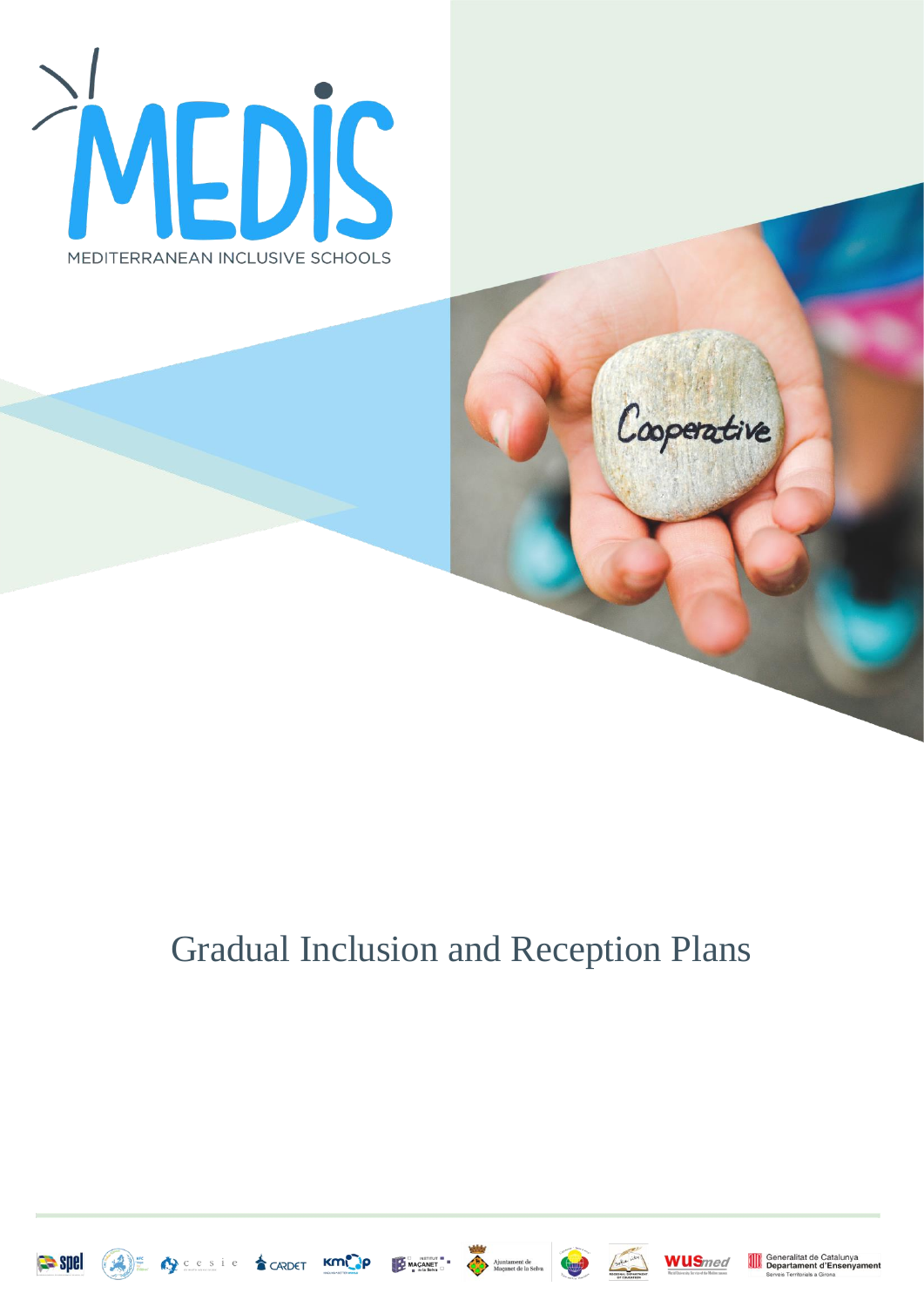

## Gradual Inclusion and Reception Plans

#### Section 1: Presentation

Due to the recent mass migratory movement, most European countries have specific regulations to welcome and receive students in their schools under the European Agenda on Migration, published by the European Commission in 2015.

Portugal is no exception. Under the scope of the aforementioned document, a work group was created in order to prepare an action plan to accelerate the integration process of migrant children and youngsters in the educational system, giving special importance to the refugees. The premise is that this group of people is in a situation of bigger vulnerability, given their background. Therefore, exceptional educative measures have been authorized concerning equivalences, curricular programmes, financial aid and learning of the country's language.

The first step to promptly and thoroughly address the inclusion of migrants in schools is to form multidisciplinary teams. These teams should, whenever possible, include the school psychologist, responsible for guiding the student into an option that fits him/her best, accordingly to his/her needs, likes and strengths and the school offers. Vocational Education and Training, for example, is a valued option for migrant students from 15 to 18, once it gives them practical knowledge and competences to perform a profession, if they wish to enter the labour market, while still leaving the door open for them to continue studying at an academic level.

As soon as the team is formed, which is expected to be immediate, the next step is to perceive the migrants' needs, at a linguistic, curricular and relational level, information which should be collected from the very first moment, not only informally but through the filling of specific forms each school should develop (the template used in Portugal will be available at the end as an example). Parents and/or legal tutors should help the student in case some questions/gaps are failed to be answered. Regarding language difficulties, a teacher should mediate and help fill in the form. If no one can perform this task due to linguistic barriers, there are services to bridge this gap, such as the telephone translation [\(https://www.acm.gov.pt/-/servico-de-traducao-telefonica\)](https://www.acm.gov.pt/-/servico-de-traducao-telefonica), provided by the High Commission for Migration, which gathers a group of translators that cover most languages. This form will allow the team to have a deeper understanding of the specific background of each student, permitting the development of adequate educative measures.

The information collected this way should be complemented with an informal diagnostic language assessment based on behavioural observation, which is step number three. Some questions the evaluator should ask are: "Does the student interact verbally with its educators and peers?", "Does he/she seem to understand what is being said?", "Does the student seem to feel safe?". After



<sup>&</sup>quot;The European Commission support for the production of this publication does not constitute an endorsement of the contents which reflects the views only of the authors, and the Commission cannot be held responsible for any use which may be made of the information contained therein"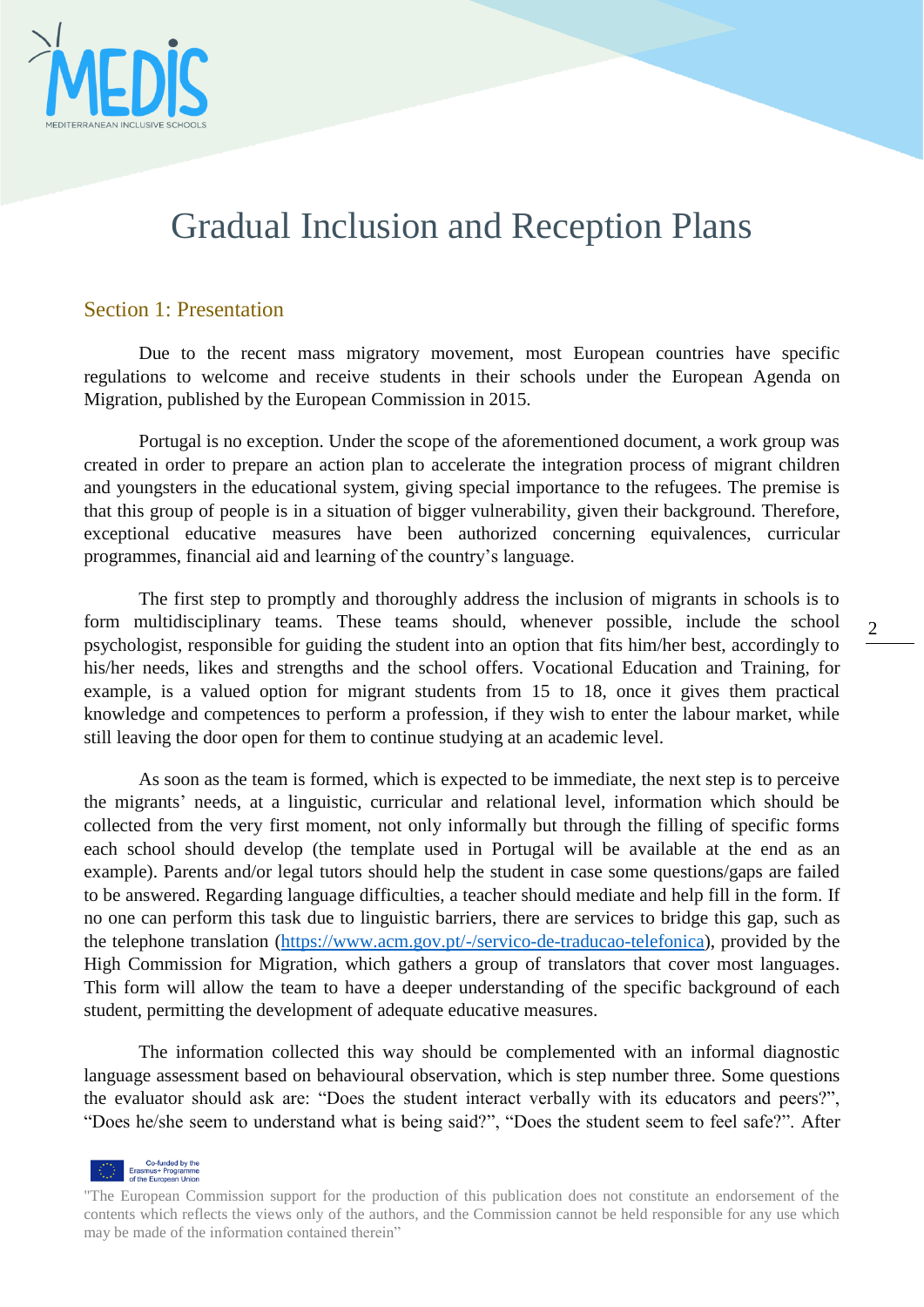

that, an informal and spontaneous conversation (5-10 minutes) should occur between the migrant student and the evaluator, covering basic topics of socialization.

Once the informal evaluation is complete, there is step number four: a formal interview to properly identify the level of linguistic knowledge (recurring to non-verbal language if needed and based on simple questions about personal topics, as their likes and dislikes). The evaluator should focus, mainly, on the students' comprehension of simple messages, presented slowly and repeatedly, as a positive sign of language understanding. It is also important to notice if the pupil responds in a non-verbal way, through facial expressions and body language, or if he/her barely talks. However, the absence of verbal response may not be directly linked to the lack of comprehension, but also to personality traits, as timidity, or momentary states, as anxiety. This oral interview can be complemented with a written test, if the student already has some linguistic knowledge.

The ultimate strategy to welcome the migrants is the design of a specific curricular plan to each student. Based on the evaluation previously done, the team of educators should now have all the information required to do so. The Portuguese legislation allows that migrant students take only a limited number of school subjects until they are ready to be fully integrated. It is up to the teachers to choose the ones they believe are the most appropriate, supported by the data previously collected. Nevertheless, one condition remains: the migrant students can never be entirely disconnected from the rest of the group/class. The student must frequent a designated number of minutes per week, variable according to the school year and to the applicable legislation. This gradual inclusion plan also predicts that whenever migrant students are not attending regular classes with the rest of the school group, they will be developing other activities concerning the learning of the host country language, accompanied by a teacher that is able to communicate with them, preferably trained in foreign languages, once it is assumed that language is the biggest barrier when it comes to the inclusion and integration of foreign students.

Apart from the design of a specific curriculum and the teaching of the national language to foreigners, which is predicted in most schools, several other strategies should be promoted by the entire school community. Some of these measures may include, for example, mentoring or tutoring sessions; creation of simple and attractive materials aimed at the students and their families to help them with the functioning of the school and its services; and, within schools' autonomy, projects, activities and/or courses to stimulate language and culture learning, while acknowledging and valuing diversity as an opportunity to change points of view and to encourage respect, tolerance and multiculturalism. Ideally, families or tutors should be present during the entire process of integration.

By implementing this good practice, schools will be able to diminish the first impact of changing to a new country, leaving everything behind, hopefully creating support bridges between the different cultures. Thus, the overall goal of this practice is to fully integrate the students in the educative system and to do it as soon as possible, but always assuring that they have the capacities to accompany national students.



<sup>&</sup>quot;The European Commission support for the production of this publication does not constitute an endorsement of the contents which reflects the views only of the authors, and the Commission cannot be held responsible for any use which may be made of the information contained therein"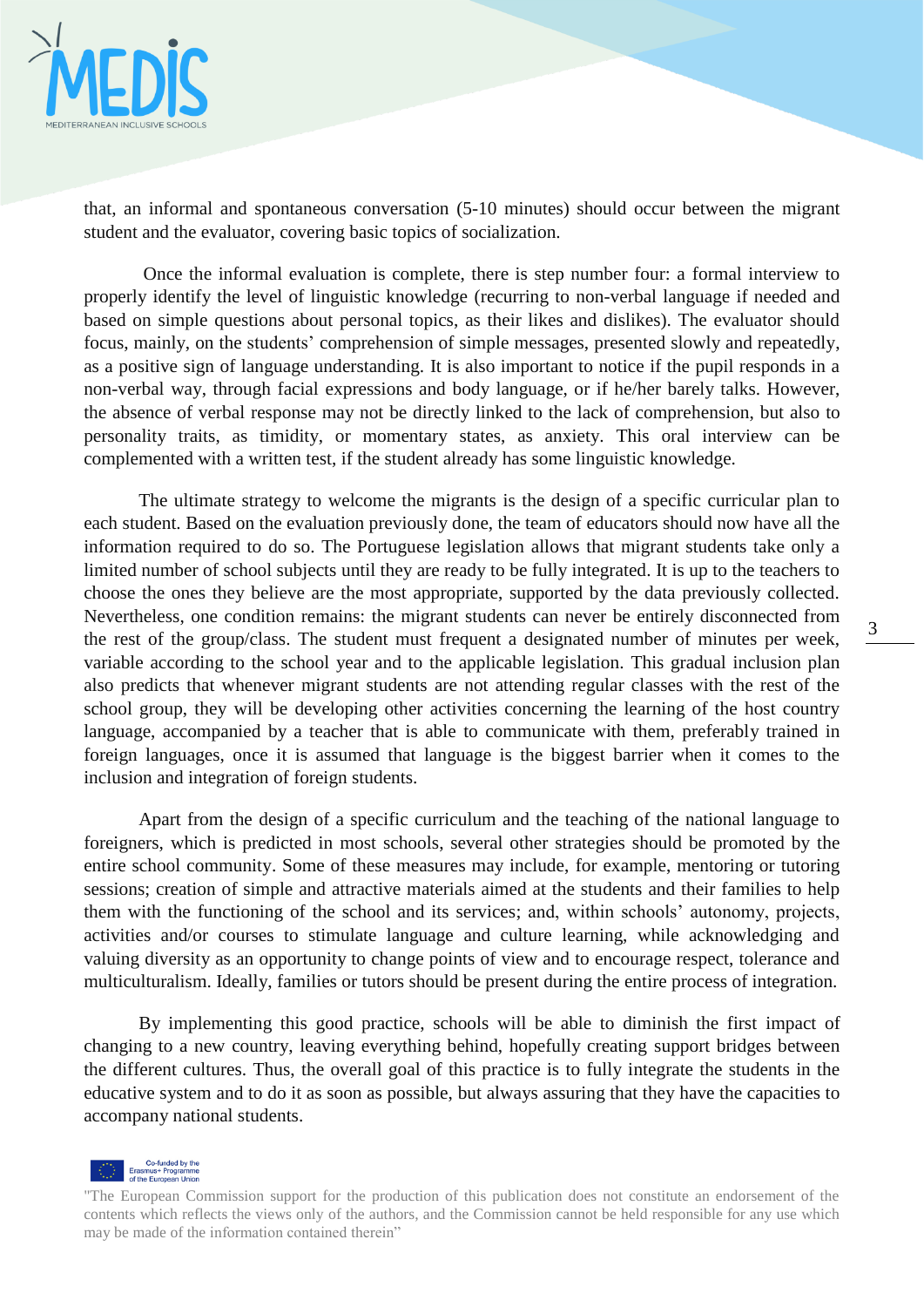

#### Sources:

Direção-Geral de Educação (2016). *Agenda Europeia para as Migrações – Guia de Acolhimento: Educação Pré-Escolar, Ensino Básico, Ensino Secundário*. Available online at: [http://www.dge.mec.pt/sites/default/files/Projetos/Agenda\\_Europeia\\_Migracoes/Documentos](http://www.dge.mec.pt/sites/default/files/Projetos/Agenda_Europeia_Migracoes/Documentos/agendamigracoes_guiaacolhimento_dge.pdf) [/agendamigracoes\\_guiaacolhimento\\_dge.pdf](http://www.dge.mec.pt/sites/default/files/Projetos/Agenda_Europeia_Migracoes/Documentos/agendamigracoes_guiaacolhimento_dge.pdf) [13/12/2018].

### Section 2: Resources

To implement this good practice, you will need:

- Human resources: teachers, psychologists, auxiliary staff, to form the multidisciplinary team to accompany each migrant student throughout the whole process and coordinate the related activities.
- Sociolinguistic form to characterize students (attached).
- Telephone translation service: [https://www.acm.gov.pt/-/servico-de-traducao](https://www.acm.gov.pt/-/servico-de-traducao-telefonica)[telefonica](https://www.acm.gov.pt/-/servico-de-traducao-telefonica) (if needed).

4

- A room, with dictionaries, exercise books, CDs, radios, pictures from the host country, computer, … All sorts of age appropriate material, so that the students can learn in an attractive environment when they are not attending regular classes.
- Older students to mentor the newly-arrived migrants, if you wish to establish this practice.
- School supplies to create the guiding materials.

#### Section 3: Duration

This good practice should be implemented from day one, step after step, and the room created to receive the students should be available every day during the entire school year, even when the migrant is already fully integrated, so that it becomes a safe space for the students that wish to learn and deepen their knowledge in their free time.

## Section 4: Expected results

By implementing this good practice, you will:

• Promote intercultural exchange;



<sup>&</sup>quot;The European Commission support for the production of this publication does not constitute an endorsement of the contents which reflects the views only of the authors, and the Commission cannot be held responsible for any use which may be made of the information contained therein"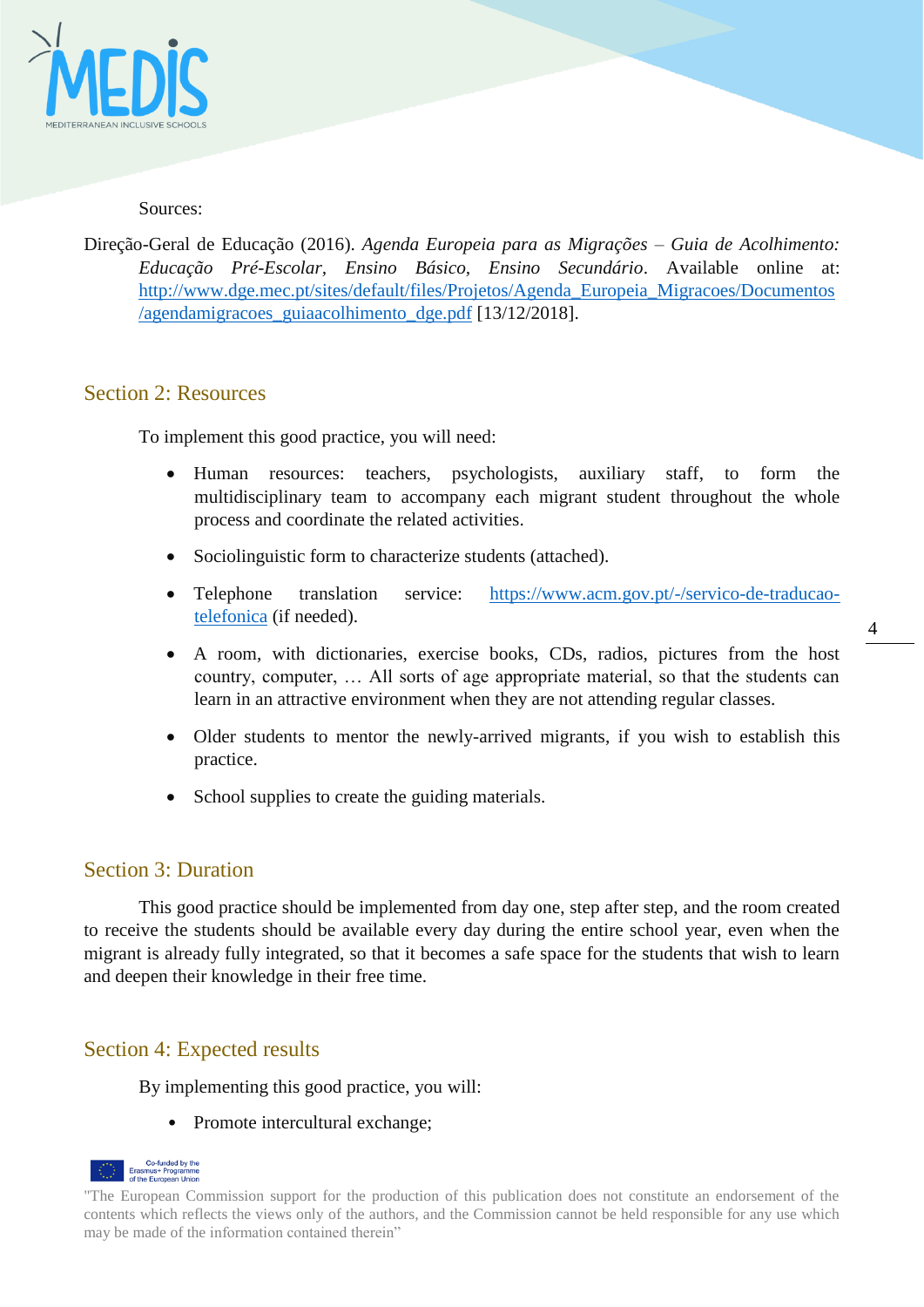

- Stimulate the learning of the host country language;
- Facilitate the integration of migrant students;
- Diminish social exclusion.

## Section 5: Final reflection

#### **How can we adapt this good practice to our context?**

Please write a small reflection, considering what is doable and positive and what is not. Here are some questions to help you with this task:

- What competences should the professionals have?
- Do we have the resources needed?
- How can we guarantee a thorough and constant accompaniment of students with our schedules?



<sup>&</sup>quot;The European Commission support for the production of this publication does not constitute an endorsement of the contents which reflects the views only of the authors, and the Commission cannot be held responsible for any use which may be made of the information contained therein"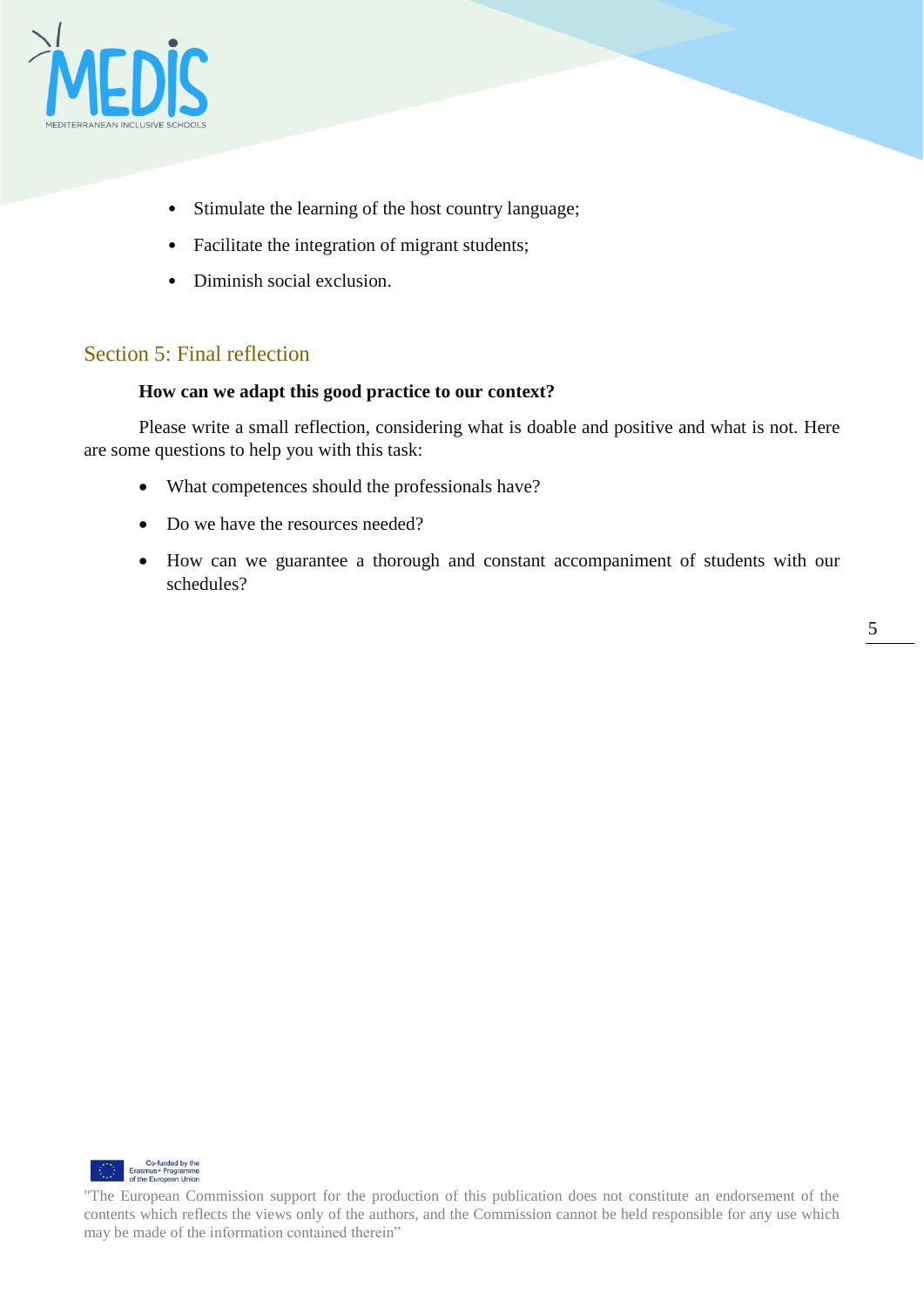

## Sociolinguistic form<sup>1</sup>

#### **1. Student's identification**

| Birth date: $\frac{\sqrt{1-\sqrt{1-\frac{1}{2}}}$<br>Gender: Male □ Female □  |
|-------------------------------------------------------------------------------|
|                                                                               |
|                                                                               |
|                                                                               |
|                                                                               |
| 2. Educative path                                                             |
| Students that integrate pre-school or 1 <sup>st</sup> grade.<br>2.1.          |
| Has the student attended some nursery/kindergarten/other institutions abroad? |
| $Yes \Box \qquad No \Box \qquad For how long?$                                |
| Information not available $\square$                                           |
| Students that integrate other grades in basic and secondary school.<br>2.2.   |
|                                                                               |
|                                                                               |

<sup>1</sup> Source: Direção-Geral de Educação (2016). *Agenda Europeia para as Migrações – Guia de Acolhimento: Educação Pré-Escolar, Ensino Básico, Ensino Secundário*. Available online at: [http://www.dge.mec.pt/sites/default/files/Projetos/Agenda\\_Europeia\\_Migracoes/Documentos/agendamigracoes\\_guiaacol](http://www.dge.mec.pt/sites/default/files/Projetos/Agenda_Europeia_Migracoes/Documentos/agendamigracoes_guiaacolhimento_dge.pdf) [himento\\_dge.pdf](http://www.dge.mec.pt/sites/default/files/Projetos/Agenda_Europeia_Migracoes/Documentos/agendamigracoes_guiaacolhimento_dge.pdf) [13/12/2018], p. 19.



<u>.</u>

<sup>&</sup>quot;The European Commission support for the production of this publication does not constitute an endorsement of the contents which reflects the views only of the authors, and the Commission cannot be held responsible for any use which may be made of the information contained therein"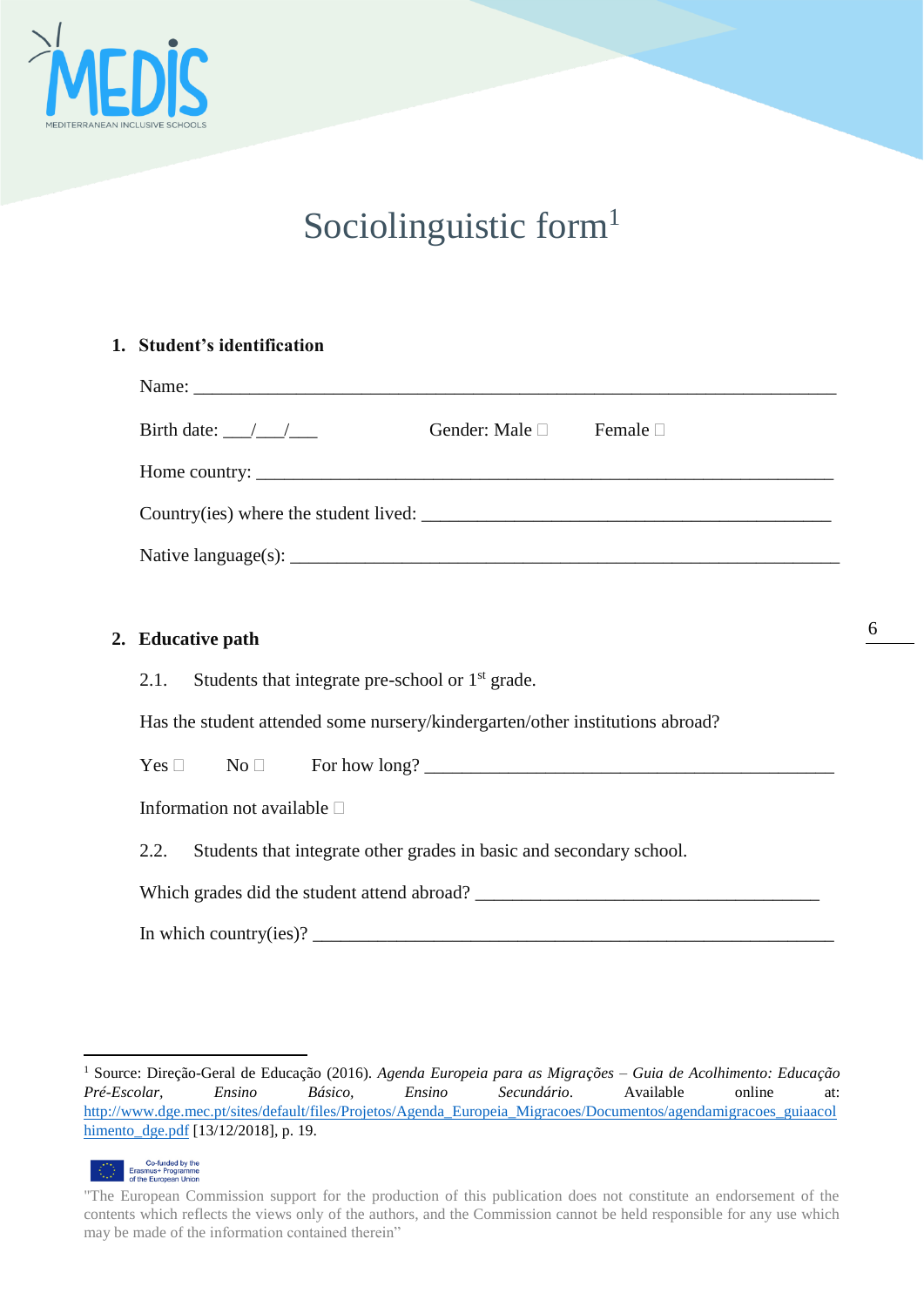

## **3. Linguistic identification**

Languages that the student speaks:

- With the educators: \_\_\_\_\_\_\_\_\_\_\_\_\_\_\_\_\_\_\_\_\_\_\_\_\_\_\_\_\_\_\_\_\_\_\_\_\_\_\_\_\_\_\_\_\_\_\_\_\_\_\_\_\_
- Other languages: \_\_\_\_\_\_\_\_\_\_\_\_\_\_\_\_\_\_\_\_\_\_\_\_\_\_\_\_\_\_\_\_\_\_\_\_\_\_\_\_\_\_\_\_\_\_\_\_\_\_\_\_\_\_\_

## **4. Tutor**

| Languages that the tutor speaks: |  |  |  |
|----------------------------------|--|--|--|
|                                  |  |  |  |
|                                  |  |  |  |
|                                  |  |  |  |

#### **5. People the student lives with**

| Languages that the tutor speaks: |  |  |  |  |
|----------------------------------|--|--|--|--|
| $\bullet$                        |  |  |  |  |



<sup>&</sup>quot;The European Commission support for the production of this publication does not constitute an endorsement of the contents which reflects the views only of the authors, and the Commission cannot be held responsible for any use which may be made of the information contained therein"